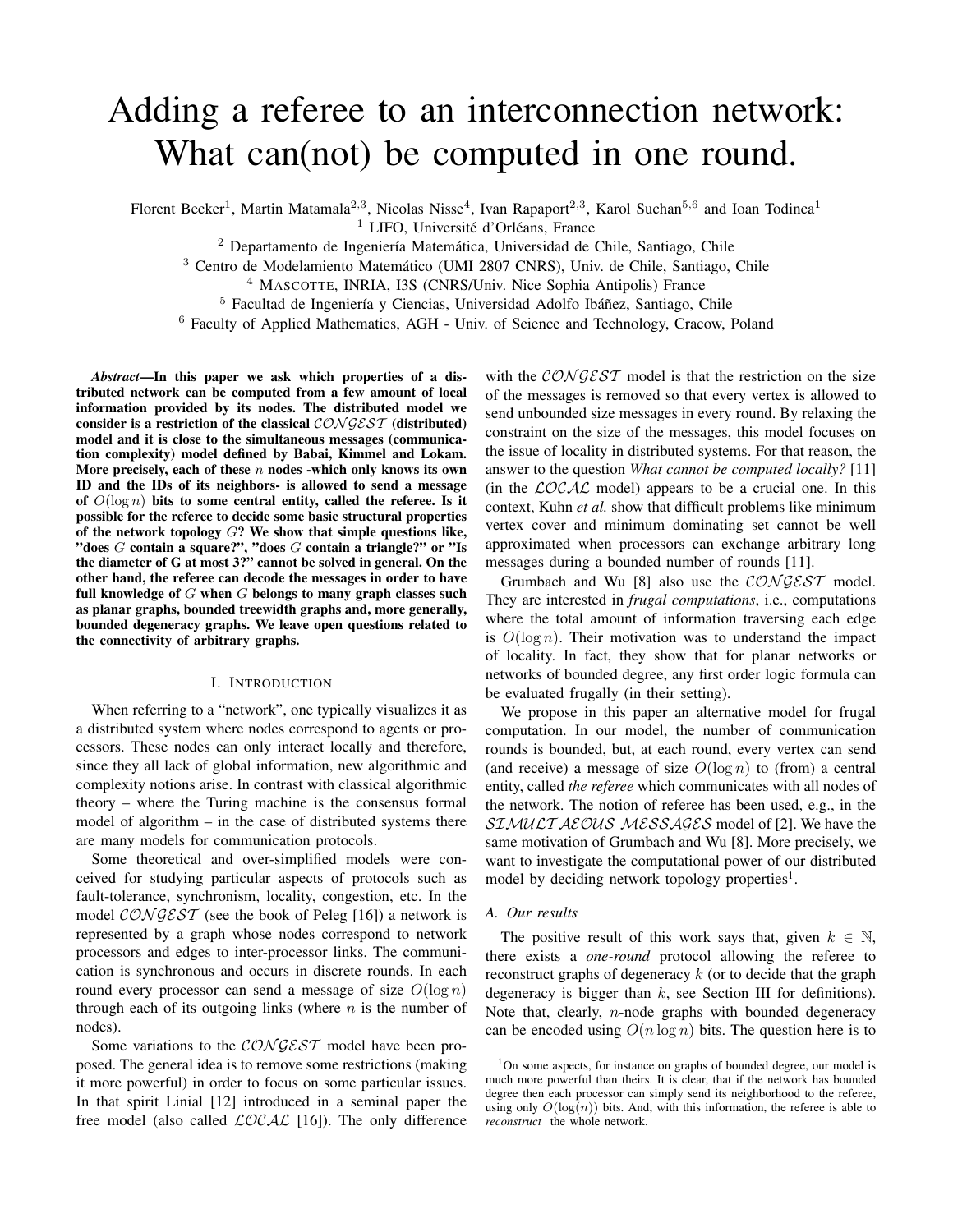know whether this amount of *local* information is sufficient to encode such graphs. Notice also that forests have degeneracy 1 while planar graphs have degeneracy 5 and that the degeneracy of a graph is upper bounded by its treewidth. So our protocol performs well in all these graph classes.

On the negative side, we prove that there is no one-round protocol allowing the referee to decide whether an arbitrary graph *G* contains a square, resp., a triangle, nor for computing its diameter.

Two central issues remain open. On the one hand, the existence of a one-round-frugal protocol to decide connectivity. On the other hand, can we decide more properties by allowing more rounds?

## *B. The model*

An interconnection network is modeled by a simple undirected connected *n*-node graph  $G = (V, E)$ . Each node  $x \in V$ has a unique identifier  $ID(x)$  between 1 and *n*. In particular, in the whole paper, "graph" means "labelled graph". In the sequence of vertices denoted by  $(v_1, \ldots, v_n)$ ,  $v_i$  denotes the vertex  $x \in V$  such that  $ID(x) = i$ . At each node *v* there is a local processing unit that knows its identifier, the local set  ${I}D(y)$  |  $y \in N_G(v)$ } of identifiers of the neighbors of *v* and the total number of nodes *n*, where  $N_G(v)$  is the set of neighbors of node *v*.

We consider the particular case where there is a central entity, the referee. That is, the interconnection network  $\mathcal G$  consists of the union of a graph  $G = (V, E)$ , with  $V = \{v_1, \ldots, v_n\}$ , plus a universal node  $v_0$  representing the referee, i.e.,  $v_0$  is adjacent to any node of *G*.

At each round of the communication process, any node may perform a local computation based on its own knowledge and then send and receive one message to (from) each of its neighbors. The messages may be different for any neighbor. In particular, at each round, the referee may receive one message from any node in *G*. The protocol is said *frugal* if the size of each message is limited to  $O(\log n)$  bits. We distinguish the communication time complexity that corresponds to the number of rounds of the communication process and the local time complexity corresponding to the maximum time taken by the local computations.

In this paper, we study one-round frugal protocol for solving problems on the graph *G* through the interconnection network G. In other words, the referee, having no knowledge of the network topology but its size, must solve some problems using the *n* messages, each of size  $O(\log n)$  bits, received from the *n* processors. Note that, since we only consider a single round of communication, the network may be asynchronous. Indeed, the referee can wait until it has received one message from every vertex (this only requires that the referee knows the size of the network).

A one-round protocol is thus made of a local phase, where each node computes a message as a function of its neighborhood, and a global phase, where the *referee* computes the result of the computation from the messages.

*Definition 1:* A *one-round protocol* Γ is a family  $(\Gamma_n^l, \Gamma_n^g)_{n \in \mathbb{N}}$ , where:

- $\Gamma_n^l : \{1, ..., n\} \times \mathcal{P}(\{1, ..., n\}) \to \{0, 1\}^*$  is the *local function* of Γ for graphs of size *n*,
- $\Gamma_n^g : (\{0,1\}^*)^n \to \{0,1\}^*$  is the *global function* of  $\Gamma$  for graphs of size *n*.

Given  $G = (V = \{1, \ldots, n\}, E)$ , the message vector of  $\Gamma$ on *G* is:

$$
\Gamma^l(G) = (\Gamma^l_n(1, N_G(1)), \dots, \Gamma^l_n(n, N_G(n))).
$$

The output of Γ on *G* is:

$$
\Gamma(G) = \Gamma_n^g(\Gamma^l(G)).
$$

We define

$$
|\Gamma^l(G)| = \max_{1 \le i \le n} |\Gamma_n^l(i, N_G(i))|.
$$

Γ is said to be *frugal* if:

$$
\max_{G \text{ graph of } n \text{ nodes}} (|\Gamma^l(G)|) = O(\log n).
$$

Note that we do not care about the complexity (or computability, or uniformity) of  $\Gamma_n^l$  and  $\Gamma_n^g$ , in agreement with the usual setting of communication complexity.

Notice that function  $\Gamma_n^l$  can be evaluated in any pair  $(i, N)$ where  $i \in \{1, \ldots, n\}$  and  $N \subseteq \{1, \ldots, n\}$ . Then,  $\Gamma_n^l(i, N)$ corresponds to the message sent to the referee by node *i* in a graph of *n* nodes when its neighborhood is *N*.

## *C. Related Work*

Testing properties of graphs has been first investigated (in a centralized point of view) by Goldreich *et al.* [6] (see [5] for a survey). Given the adjacency matrix of a graph, the question is to determine the minimum number of elementary queries (e.g., "what is the *i*<sup>th</sup> neighbor of some vertex *v*?") necessary to decide whether the graph satisfies some given property. In this context, probabilistic algorithms are given that always accept a graph if it satisfies the property and reject with constant probability any graph that is "far enough" from the property. For instance, [1] gives lower and upper bounds for testing the triangle freeness in general graphs. Closer to our model, in [7], Goldreich and Ron provide efficient such algorithms for testing the connectivity of bounded degree graphs when they are given the list of neighbors of every vertex.

Other tradeoffs between the size of a data structure and the complexity (in terms of number of bits that must be checked in this structure) of algorithms for answering some queries have been provided using the computational complexity model and the cell probe model [21], [22], [13], [14]. Testing graph properties has also been widely investigated using these frameworks (e.g., [19], [3], [15]).

This paper is organized as follows. In Section II we present our negative results: there is no frugal protocol deciding if the graph is of small diameter, or if it contains a square or a triangle. In Section III we provide a frugal protocol reconstructing graphs of bounded degeneracy. We conclude with some open questions in Section IV.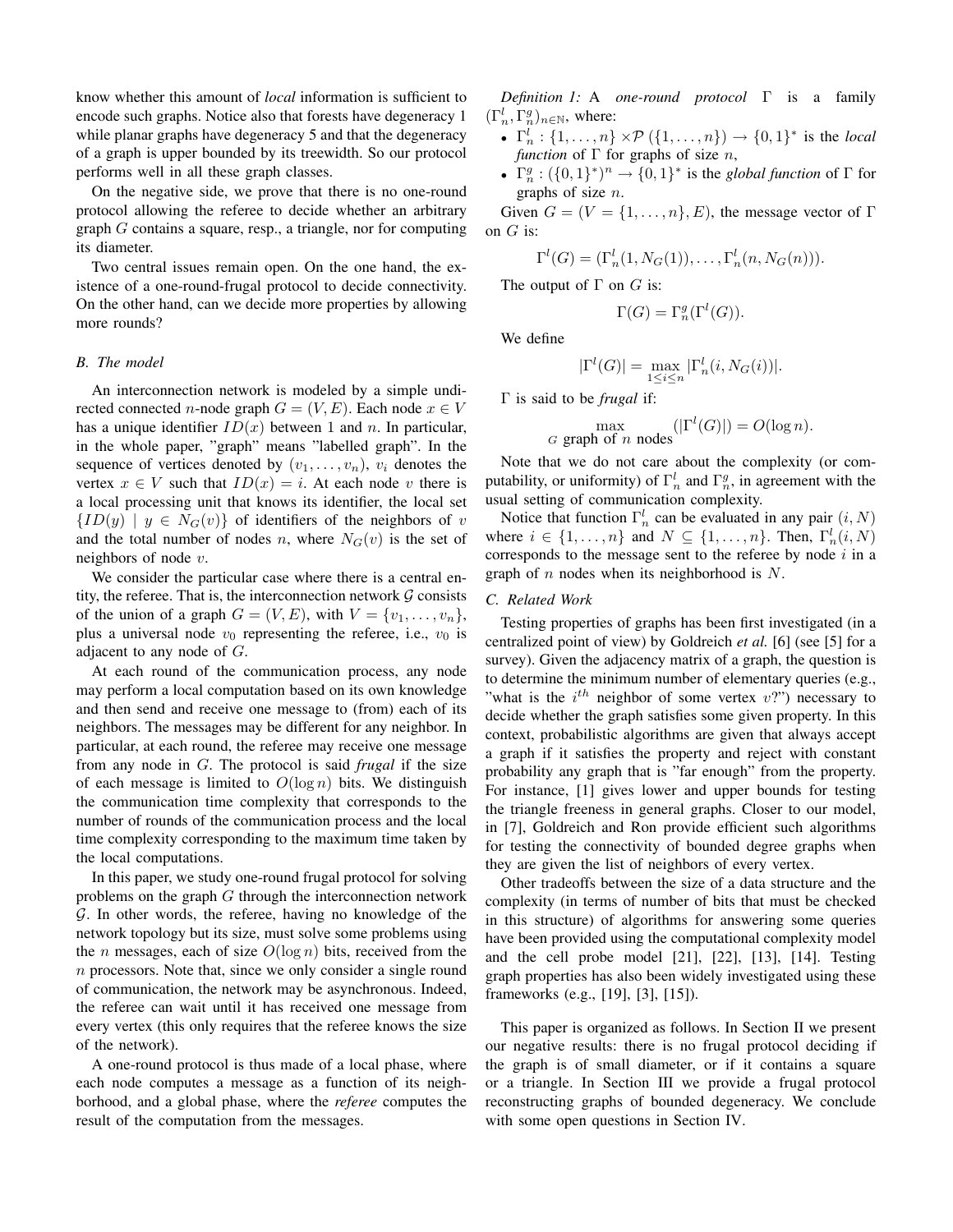### II. HARD LOCAL PROPERTIES

It turns out that given a small non-trivial graph *S*, the question: *does G admit S as a (not necessarily induced) subgraph?* is most often impossible to answer in one round. One reason for this is that if *S* is not reduced to an edge, then none of the vertices of *G* knows which of their neighbors are susceptible to be involved in an instance of *S*: to them, they all look the same! Because of this, they would need to send their whole adjacency list to the referee. This, of course, represents  $O(n \log n)$  bits, while each vertex is allowed to send only  $O(\log n)$  bits.

In this section we show an example of such behavior, where *S* is a square. To obtain our impossibility results we use two ingredients. We first prove in Lemma 1 that if a family of graphs can be reconstructed by one-round, frugal protocol, then the number of graphs of size *n*, in the family, is  $2^{O(n \log n)}$ . Then, we introduce a reduction technique: given a one-round, frugal protocol for deciding whether *S* is a subgraph of *G*, we will build a one-round, frugal protocol for reconstructing a certain family of graphs. When *S* is a square, this family is the class of graphs without squares. We get the impossibility result as the number of graphs without squares (as subgraphs) of size *n* is  $2^{\Theta(n^{3/2})}$  [9].

Using the same technique, we show that one cannot determine whether a graph has a diameter less than four. In that case, the reduction goes from computing the diameter of a family of auxiliary graphs to reconstructing the original graph. In other words, the family we use there is the family of all graphs.

*Lemma 1:* Let G be a family of graphs, and  $g(n)$  be the number of graphs in G with set of vertices  $\{1, \ldots, n\}$ . If there is a frugal one-round protocol for reconstructing graphs in  $G$ (i. e. a protocol whose output on any  $G \in \mathcal{G}$  is its adjacency matrix), then  $\log g(n) = O(n \log n)$ .

*Proof:* Let Γ be a frugal one-round algorithm. There is a *k* such that the referee receives at most *k*·log *n* bits per vertex on a graph with *n* vertices, hence *kn* log *n* bits in total. From this information  $\Gamma$  must reconstruct  $g(n)$  different graphs. Hence,  $\log g(n) \leq kn \log n$ .

## *A. Finding a square in one round is hard*

*Theorem 1:* There is no one-round frugal protocol allowing the referee to decide whether an arbitrary graph *G* contains a square as a subgraph.

*Proof:* For the sake of contradiction, we assume that a one-round frugal protocol  $\Gamma$  exists for deciding whether a graph admits the square as a subgraph, and show how to derive a frugal one-round protocol  $\Delta$  for reconstructing graphs without squares. This would contradict Lemma 1 since there are  $2^{\Theta(n^{3/2})}$  graphs without squares and with *n* vertices [9].

Let *G* be a graph without squares with *n* vertices. For each  $s, t \in \{1, \ldots, n\}, s \neq t$ , we are going to simulate the behavior of  $\Gamma$  on the graph  $G'_{s,t}$ , obtained from  $G$  by adding  $n$  new vertices, numbered from  $n+1$  to  $2n$ ,  $n$  new edges,  $\{i, n+i\}$ , for  $i \in \{1, \ldots, n\}$ , and the edge  $\{n + s, n + t\}$ . Graph  $G'_{s,t}$ contains a square if and only if *s* and *t* are adjacent in *G*.

Note that, for every value of *s* and *t*, the neighborhood of *i* ∈ {1, . . . , *n*} in the graph  $G'_{s,t}$  is exactly the same:  $N_G(i)$ ∪ {*i* + *n*}. Our protocol ∆ works as follows. Each vertex *i* ∈  $\{1, \ldots, n\}$  constructs and sends exactly the same message as protocol Γ, on vertex *i*, in the graph  $G'_{s,t}$ . The referee collects all these messages and simulates, for each couple of values *s, t,* the messages that protocol  $\Gamma$  would send for graph  $G'_{s,t}$ , for each vertex  $j \in \{n+1, \ldots, 2n\}$  (these messages do not depend on *G*). Then, applying the global function of Γ, it decides if  $G'_{s,t}$  has a square, i.e. it decides if *s* and *t* are adjacent in *G*; thus graph *G* can be reconstructed.

Algorithm 1 GlobalFunction  $\Delta_n^g$  – ReconstructGraphsWithoutSquares

**Ensure:**  $H = (V, E)$  – a reconstruction of *G* **Require:**  $\forall i \in \{1, \ldots, n\}$ , the message  $m_i$ , sent by the node *i* of *G* and computed using the local function  $\Delta_n^l$  defined as:  $m_i = \Delta_n^l(i, N_G(i)) = \Gamma_{2n}^l(i, N_G(i) \cup \{i + n\})$ for all  $s, t \in \{1, ..., n\}, s \neq t$  do for all  $j \in \{n + 1, ..., 2n\} \setminus \{n + s, n + t\}$  do  $m_j(s,t) \leftarrow \Gamma_{2n}^l(j,\{j-n\})$  – This does not depend on *G* end for  $m_{n+s}(s,t) \leftarrow \Gamma_{2n}^l(n+s,\{s,n+t\})$  $m_{n+t}(s,t) \leftarrow \Gamma_{2n}^l(n+t, \{t, n+s\})$ if  $\Gamma^g_{2n}(m_1, \ldots, m_n, m_{n+1}(s, t), \ldots, m_{2n}(s, t)) = 1$ then  $\{s, t\} \in E$  – Since  $G'_{s,t}$  has a square else  $\{s, t\} \notin E$  – Since  $G'_{s,t}$  has no square end if end for **return**  $H = (\{1, \ldots, n\}, E)$ , as reconstructed above

By the same arguments we deduce that there is no frugal one-round protocol testing if the graph has a square as an *induced* subgraph.

## *B. Computing diameter in one round is hard*

In the case of squares, proving the impossibility of a oneround frugal protocol turned out to be easy because we could construct, from a graph *G*, a family of graphs  $G'_{s,t}$  where the neighborhoods of the original vertices of  $G$  in  $G'_{s,t}$  did not depend on *s* and *t*. We will use a variant of that trick to prove that it is not possible to decide whether a graph has a small (≤ 3) diameter. Again, for each couple of vertices *s* and *t* of the original graph, we consider a new graph  $G'_{s,t}$ , but this time the neighborhoods of the original vertices may depend on *s* and *t*. Nevertheless, each original vertex will have only three possible neighborhoods in the family of graphs  $G'_{s,t}$ , which allows us to keep the reduction technique.

*Theorem 2:* There is no one-round protocol allowing the referee to decide whether the diameter of an arbitrary graph is at most 3.

*Proof:* Once again, for the sake of the contradiction, let us assume that there is a frugal one-round protocol  $\Gamma$  for deciding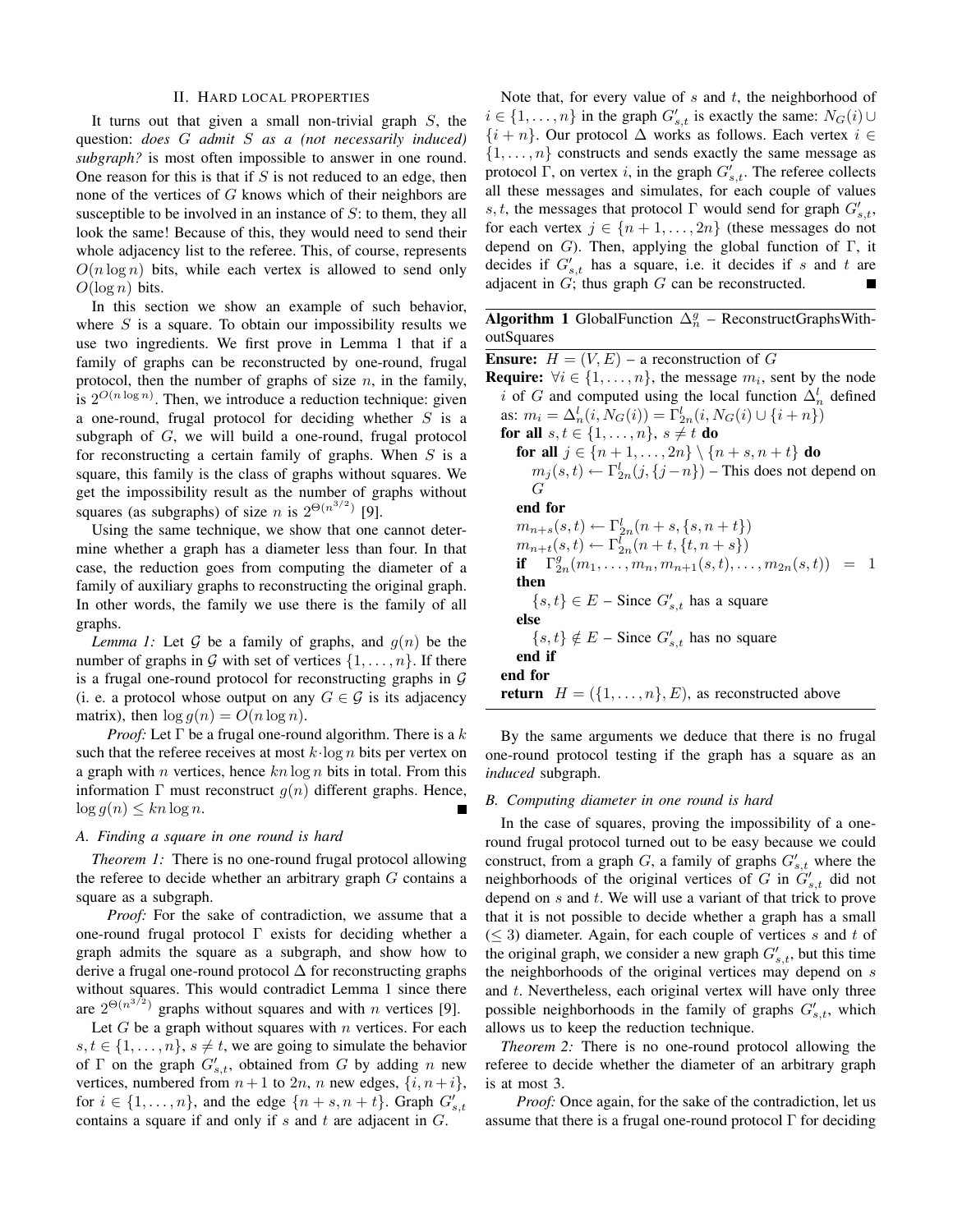if the diameter of the graph is at most 3. We shall prove that by using  $\Gamma$  we can build a frugal one-round protocol  $\Delta$  for reconstructing any graph. Since there are  $\Omega(2^{n^2/2})$  graphs with vertices  $\{1 \dots n\}$ , we would get a contradiction with Lemma 1.

Informally, for each  $s, t \in \{1, \ldots, n\}$ , we shall simulate the behavior of  $\Gamma$  on the graph  $G'_{s,t}$  (Figure 1) obtained from a graph  $G = (V, E)$  by adding three extra vertices  $n + 1$ ,  $n + 2$ and  $n + 3$ , and edges  $\{s, n + 1\}$ ,  $\{t, n + 2\}$ , and  $\{v, n + 3\}$ for all  $v \in \{1, \ldots, n\}$ .  $G'_{s,t}$  has a diameter  $\leq 3$  if and only if  $\{s, t\} \in E$ : all vertices of index  $\leq n$  are at distance at most 2, by going through  $n + 3$ , so only  $n + 1$  and  $n + 2$  can be at distance 4, which happens if  $\{s, t\} \notin E$ . That way, since for each *s*, *t*, protocol  $\Gamma$  can decide whether  $G'_{s,t}$  is of diameter at most 3, it will be possible to reconstruct  $\hat{G}$ .

On an input graph  $G = (V, E)$ , the local function of  $\Delta$  com- ${\rm putes~} m_i^0 := \Gamma_{n+3}^l(i, N_G(i) \cup \{n+3\}), m_i^{\mathfrak{s}} := \Gamma_{n+3}^l(i, N_G(i) \cup \{n+3\})$  ${n + 1, n + 3}$ ) and  $m_i^t := \Gamma_{n+3}^l(i, N_G(i) \cup {n + 2, n + 3}),$ for each  $i \in \{1, \ldots, n\}$  and the message sent to the referee is the triple  $(m_i^0, m_i^s, m_i^t)$ . Thus,  $\Delta$  is frugal, since its messages are three times as big as those of Γ.

The global function of  $\Delta$  works as follows. For each  $s, t, i \in \{1, 2, \ldots, n\}$ , the referee computes  $m_i(s, t)$ , defined as  $m_s^{\mathfrak{s}}$  if  $i = s$ , as  $m_t^{\mathfrak{t}}$  if  $i = t$  and as  $m_i^0$  if  $i \notin \{s, t\}$ . For  $i \in \{n+1, n+2, n+3\}$ ,  $m_i(s, t)$  is defined as the  $\Gamma^l_{n+3}$ function on vertex *i* in  $G'_{s,t}$ , and can be computed by the referee since it does not depend on *G*, but only on Γ, *s* and *t*. Note that, for any  $i \leq n+3$ , message  $m_i(s, t)$  is precisely the message that the local function  $\Gamma^l_{n+3}$  would send for vertex *i* in the graph  $G'_{s,t}$ . Consequently,  $\Gamma_{n+3}^{g''(m)}(m_1(s,t), \ldots, m_{n+3}(s,t))$ accepts if and only if *s* and *t* are adjacent in graph *G*. Thus, from the messages  $m_i^0$ ,  $m_i^s$  and  $m_i^t$ , protocol  $\Delta$  can construct messages  $m_i(s, t)$  and eventually reconstruct the whole graph *G*.

We define  $\Delta_n^g$  formally in algorithm 2.

## *C. Finding a triangle in one round is hard*

Using similar ingredients as in Theorem 2, we can prove that one can not frugally detect the existence of a triangle.

*Theorem 3:* There is no one-round protocol allowing the referee to decide whether an arbitrary graph G contains a triangle as a subgraph.

*Proof:* Once again, for the sake of the contradiction, let us assume that there is a frugal one-round protocol Γ for detecting triangles. We shall prove that by using  $\Gamma$  we can build a frugal one-round protocol  $\Delta$  for reconstructing bipartite graphs with parts  $\{1, \ldots, n/2\}$  and  $\{n/2+1, \ldots, n\}$ . Since there are  $\Omega(2^{(n/2)^2})$  such bipartite graphs we would get a contradiction with Lemma 1.

Informally, for each  $s, t \in \{1, \ldots, n\}$ , we shall simulate the behavior of  $\Gamma$  on the graph  $G'_{s,t}$  obtained from a graph  $G =$  $(V, E)$  by adding an extra vertex  $n + 1$ , and edges  $\{s, n + 1\}$ and  $\{t, n+1\}$ . If *G* is bipartite as above, then  $G'_{s,t}$  has a triangle if and only if  $\{s, t\} \in E$  (see Figure 2). Therefore, since for each *s*, *t*, protocol  $\Gamma$  can decide whether  $G'_{s,t}$  has a triangle, it will be possible to reconstruct *G*.

## Algorithm 2 GlobalFunction  $\Delta_n^g$  – ReconstructGraph

**Ensure:**  $H = (V, E)$  – a reconstruction of G

**Require:**  $\forall i, (m_i^0, m_i^s, m_i^t)$  the messages sent by the local function, where

 $m_i^0 = \Gamma_{n+3}^l(i, N_G(i) \cup \{n+3\})$  $m_i^{\mathfrak{s}} = \Gamma_{n+3}^l(i, N_G(i) \cup \{n+1, n+3\})$  $m_i^{\mathfrak{t}} = \Gamma_{n+3}^l(i, N_G(i) \cup \{n+2, n+3\})$ for all  $s, t \in \{1, \ldots, n\}$  do  $m_s \leftarrow m_s^{\mathfrak{s}}$  // encoding of the neighborhood of *s* in  $G'_{s,t}$  $m_t \leftarrow m_t^t$  // encoding of the neighborhood of *t* in  $G'_{s,t}$ for all  $i \notin \{s, t\}$  do  $m_i \leftarrow m_i^0$  // encoding of the neighborhood of *i* in  $G'_{s,t}$ end for  $m_{n+1} \leftarrow \Gamma^l_{n+3}(n+1,\{s\})$ 

 $m_{n+2} \leftarrow \Gamma_{n+3}^l (n+2, \{t\})$  $m_{n+3} \leftarrow \Gamma^l_{n+3}(n+3,\{1,\ldots,n\})$ **if**  $\Gamma_{n+1}^g(m_1, \ldots, m_{n+3})=1$  then  ${s, t}$  ∈ *E* // Since  $G'_{s,t}$  has a diameter ≤ 3 else  ${s, t} \notin E$  // Since  $G'_{s,t}$  has a diameter  $> 3$ 

end if

end for

٠

**return**  $H = (\{1, \ldots, n\}, E)$ , as reconstructed above



Fig. 1. Reducing reconstruction of arbitrary graphs to computation of the diameter: given the graph *G* (circled vertices), in order to check whether  $(1, 7)$  is an edge of *G*, we buid the auxiliary graph  $G'_{1,7}$  by adding vertices 8 to 10 as depicted on the figure. It has diameter  $3 \text{ iff } (1,7)$  is an edge of *G* (and thus of  $G'_{1,7}$ ), otherwise it has diameter 4: in both cases, the longest path goes from 8 to 9.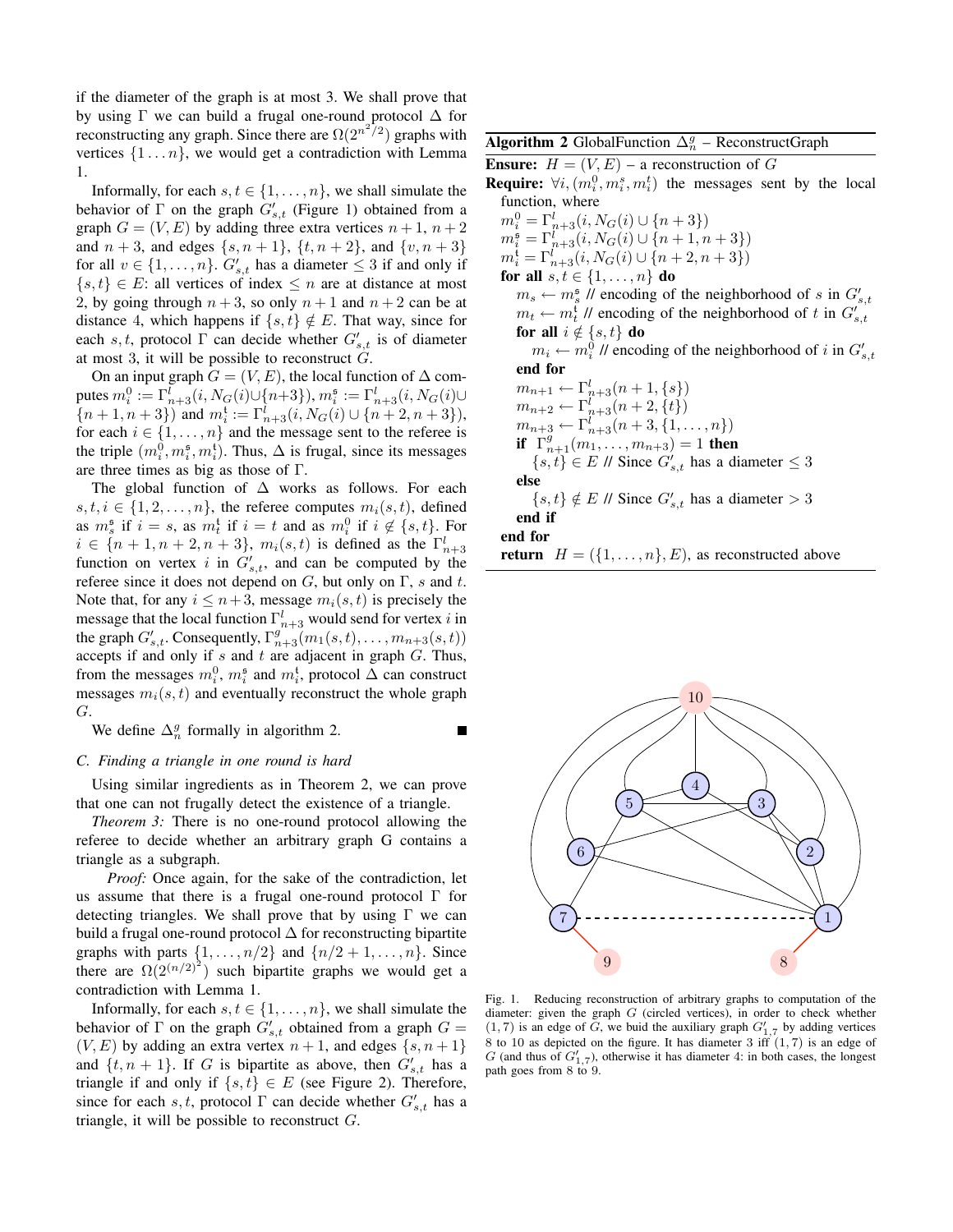

Fig. 2. Reducing reconstruction of arbitrary graph to detection of triangles: given the graph *G* (circled vertices), in order to check whether (2*,* 7) is an edge of *G*, we build the auxiliary graph  $G'_{2,7}$  by adding vertex 8 as depicted on the figure. It contains a triangle iff  $(2, 7)$  is an edge of *G*.

On an input graph  $G = (V, E)$ , the local function of  $\Delta$ computes  $m'_i := \Gamma^l_{n+1}(i, N_G(i))$  and  $m''_i := \Gamma^l_{n+1}(i, N_G(i) \cup$  ${n + 1}$ , for each  $i \in \{1, ..., n\}$  and the message sent to the referee is the couple  $(m'_i, m''_i)$ . Thus,  $\Delta$  is frugal, since its messages are twice as big as those of Γ.

Let us describe the global function of ∆. For each *s, t*, and for  $i \in \{1, \ldots, n+1\}$ , let  $m_i(s, t)$  be defined as  $m'_i$  when  $i \notin$  ${s, t, n+1}$ , as  $m''_i$  when  $i \in {s, t}$ , and as  $\Gamma^l_{n+1}(n+1, {s, t})$ when  $i = n + 1$ . Then, for each  $i \in \{1, ..., n + 1\}$ ,  $m_i(s, t)$ is the message that the local function  $\Gamma^l_{n+1}$  would send to the referee when evaluated in node *i* of the graph  $G'_{s,t}$ . Therefore,  $\Gamma_{n+1}^g(m_1(s,t),\ldots,m_{n+1}(s,t))$  accepts if and only if  $\{s,t\}$  is an edge of *G*. Thus, from the messages  $m'_{i}$  and  $m''_{i}$ , protocol  $\Delta$  can construct messages  $m_i(s, t)$  and eventually reconstruct the whole graph *G*.

It is worth mentionning that in Theorems 1, 2 and 3, we provide reductions showing that if there exists a oneround protocol detecting squares (resp., triangles, resp., long distances) and using messages of *k*(*n*) bits per node (on graphs on *n* vertices), then there exist one-round protocols reconstructing graphs without squares (resp. any graph with the given partition) using  $k(2n)$  (resp.  $3k(n+3)$ ) bits. Moreover, the local time complexities of new protocols are polynomially bounded in terms of the original protocols.

## III. RECONSTRUCTION OF GRAPHS OF BOUNDED DEGENERACY

We say that *G* is of degeneracy  $k$  if there is a vertex  $r$  of degree at most *k* in *G* that we can remove, and then proceed recursively on the resulting graph  $G' = G \setminus r$ , until we obtain an empty graph. Let us denote by  $r_i$  the *i*-th vertex removed from the graph.

*Definition 2:*  $G = (V, E)$  is of degeneracy k if there exists a permutation  $(r_1, \ldots, r_n)$  of *V* such that for all  $i, 1 \le i \le n$ ,  $r_i$  is of degree at most *k* in  $G_i$ , where  $G_i$  is the subgraph of *G* induced by  $\{r_1, \ldots, r_i\}$ .

In this section, we show that, when the underlying graph *G* is of bounded degeneracy, there is a one-round frugal protocol reconstructing the graph.

#### *A.* Case of forests  $(k = 1)$

To give the flavour of the algorithm for bounded degeneracy graphs, we start with the graphs with degeneracy 1, which is exactly the class of forests. Let *T* be a forest, and let  $N_S(v)$ denote the neighborhood of  $v \in V(S)$  in the the subforest *S* of *T*.

In this case, any vertex *v* sends a triple of integers to the referee. This triple consists of its identifier, its degree in *T*,  $deg_T(v)$ , and the sum of the identifiers of its neighors (this clearly can be encoded using less than  $4 \log n$  bits):

$$
(ID(v), deg_T(v), \sum_{w \in N_T(v)} ID(w)).
$$

To decode the information, the referee chooses a leaf *v* (one of the vertices with degree at most 1). Intuitively, the referee prunes this leaf from the forest. By doing this recursively, it gets all the information concerning the forest. More precisely, the triple of *v* contains the identifier of the unique neighbor *w* of *v* since the sum of the IDs of the neighbors of *v* is exactly  $ID(w)$ . The referee can replace the triple of *w* by

$$
(ID(w), deg_T(w) - 1, (\sum_{z \in N_T(w)} ID(z)) - ID(v))
$$

which is exactly

$$
(ID(w), deg_{T \setminus v}(w), \sum_{z \in N_{T \setminus v}(w)} ID(z)).
$$

Combining this new triple with all triples of the vertices but *v* allows to have the information on  $T \setminus v$ . By induction on the number of vertices, the referee is able to decode this information and rebuild the whole forest (or decide whether the graph contains a cycle).

In the following, we generalize the idea of "pruning" a vertex  $v$  (of degree at most  $k$ ) from the graph  $G$  in such a way that the information of the pruned graph  $G \setminus v$  can be obtained from the information of all vertices of *G* (by modifying the information of the neighbors of *v*).

## *B.* Generalization for any  $k \geq 1$

Each vertex needs to know the value of *k* (recall that *G* is of degeneracy at most *k*). Moreover, some data structures that allow working on graphs of degeneracy upper bounded by *k* have to be present at all vertices. Nevertheless, no elimination order (see Definition 2) can be known a priori: it will be discovered during the execution of calculations by the referee.

The information  $\Gamma_n^l(v, N_G(v))$  that each node *v* sends to the referee is the following  $k + 2$ -tuple:

- its identifier  $ID(v)$ .
- its degree  $deg(v)$  in  $G$ .
- for each integer  $p$ ,  $1 \leq p \leq k$ , the quantity  $\sum_{w \in N_G(v)} (ID(w))^p$  (i.e., the sum of *p*'s powers of the identifiers of the neighbours).

Note that for  $k = 1$  this is the construction described in the case of forests. We shall see that, with this information,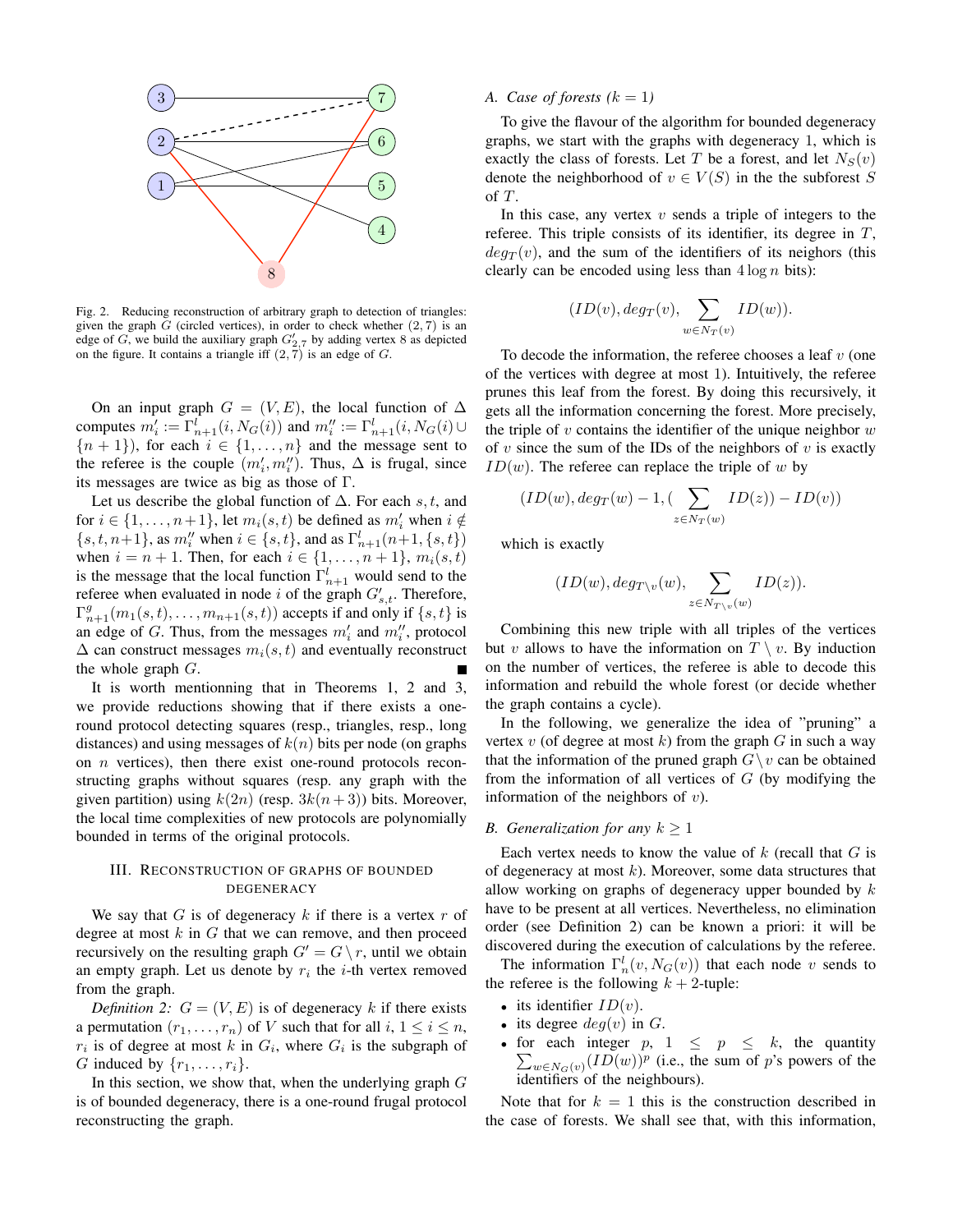for any vertex *v* of degree at most *k*, the universal vertex can retrieve the identifiers of the neighbours of *v*. Eventually, like in the case of forests, the referee simulates the removal of node *v* from the graph and iterates the process until obtaining the empty graph.

To describe the encoding and decoding of the neighborhood information we need to recall some results from algebra and number theory. We will use the following matrix, very similar to the well-known Vandermonde matrix.

*Definition 3:* Define the matrix *A* by  $A_{p,i} = i^p$ , for  $i = 1, \ldots, n$  and  $p = 1, \ldots, k$ . To express explicitly the dimensions we will write *A*(*k, n*).

## *C. Neighborhood encoding*

Let us recall that  $(v_1, \ldots, v_n)$  denotes the vertices ordered by their identifiers. To encode its neighborhood, each vertex x uses the matrix  $A(k, n)$  and the incidence vector of its neighborhood x, i.e., the binary vector with 1 on the *i*-th coordinate if  $v_i$  is a neighbor of  $x$ , and 0 otherwise.

|  |  | <b>Algorithm 3 LocalFunction</b> |
|--|--|----------------------------------|
|--|--|----------------------------------|

**Require:**  $k, n, A(k, n), x, deg(x), x$ , where x is the incidence vector of the neighborhood of *x* **Ensure:**  $\mathbf{b}(x) = A(k, n)\mathbf{x}$  $\mathbf{b}(x) = A(k, n)\mathbf{x}$ return  $(ID(x), deg(x), b(x))$ 

*Lemma 2:* The size of the message generated in Algorithm 3 is  $O(\log n)$  bits – more precisely,  $O(k^2 \log n)$  bits. The computation can be performed in  $O(n)$  local time.

*Proof:* For computing **b**, the algorithm sums up at most *n* columns of the matrix  $A(k, n)$ . The result is a *k* element vector with a sum of some elements from *i*-th row of  $A(k, n)$ at position *i*. The coefficients in  $A(k, n)$  are at most  $n^k$ , so the sum is at most  $n^{k+1}$ . It can be encoded on  $(k+1) \log n$ bits, so the whole vector **b** takes  $k(k + 1) \log n$  bits at most. Altogether, the message associated to  $v$  is of size at most  $O(k^2 \log n)$ .

For the time complexity it is enough to notice that we sum up  $O(n)$  values encoded on  $O(\log n)$  bits each.

## *D. Neighborhood decoding*

We will use the following classical result from number theory.

*Theorem 4:* [20] In integers, the following system of simultaneous equations has no non-trivial solutions, i.e., it implies that  $(i_1, i_2, \ldots, i_k) = (j_1, j_2, \ldots, j_k)$  up to a permutation.

$$
i_1^p + i_2^p + \cdots + i_k^p = j_1^p + j_2^p + \cdots + j_k^p
$$
 for all  $1 \le p \le k$ 

Notice that Theorem 4 covers also the case where some variables are equal 0, so we have the following corollary.

*Corollary 1:* Given  $(ID(x), deq(x), b(x))$  obtained by Algorithm 3 for a vertex of degree at most *k*, there exists only one binary vector **x** such that  $A(k, n)\mathbf{x} = \mathbf{b}(x)$ .

In case a fast decoding of neighborhoods is needed, we can perform a preprocessing step to enumerate all *k*-subsets of

 $\{1, \ldots, n\}$  and compute the values  $\mathbf{b} = A(k, n)\mathbf{x}$ , where x is an incidence vector of such a subset, and store them in a table  $N$  that assigns to each value vector  $\bf{b}$  the corresponding x. The size of *N* is  $O(n^k)$  and, by sorting it according to the lexicographic order on value vectors, we can perform a neighborhood look-up in time *k* log *n*. Thus we have the following.

*Lemma 3:* Let *k, n* be integers. There exists a function that, given  $(ID(x), deg(x), b(x))$  generated by Algorithm 3 for a vertex *x* of degree at most *k*, allows to compute the neighborhood of  $x$  in time  $O(\log n)$ .

Using such a look-up table we can perform Algorithm 4, which reconstructs graph *G* in  $O(n^2)$  time.

## Algorithm 4 GlobalFunction

**Require:**  $\mathcal{B} = \{(ID(x), deg(x), \mathbf{b}(x)) | x \in V\}$ , look-up table *N* (as in Lemma 3) **Ensure:**  $H = (V, E)$  – a reconstruction of G while there is an element in  $\beta$  do take an element  $(ID(x), deg(x), \mathbf{b}(x))$  from B s.t.  $deg(x) \leq k$ look-up in *N* the neighborhood x of *x* for all  $v_i \in V$  s.t.  $\mathbf{x}(i) = 1$  do add  $\{x, v_i\}$  to *H* update  $(ID(v_i), deg(v_i), \mathbf{b}(v_i))$  in B according to the removal of *x* from *G*. That is,  $deg(v_i)$  is decreased by one and, for any  $1 \le p \le k$ , the  $p^{th}$  coordinate  $\mathbf{b}_p(v_i)$ of  $\mathbf{b}(v_i)$  is replaced by  $\mathbf{b}_p(v_i) - ID(x)^p$ end for remove  $(ID(x), deg(x), \mathbf{b}(x))$  from  $\beta$ end while return *H*

We deduce:

*Theorem 5:* There exists a one-round frugal protocol allowing the referee to reconstruct graphs of bounded degeneracy.

Note that our protocol can also be turned into a recognition protocol for these graphs. By applying the same encoding and decoding algorithm as above, we just have to add one test in Algorithm 4, which rejects the graph if, during the pruning process, we find no vertex of degree at most *k*.

Many graph classes are known to be of bounded degeneracy. Planar graphs are of degeneracy at most 5, graphs of treewidth *k* are also of degeneracy at most *k*, and more generally, for each fixed graph *H*, the class of *H*-minor free graphs is also of bounded degeneracy [10], [17], [18]. Eventually, we point out that we can also work with complements of neighborhoods. More precisely, we can defined graphs of "generalized degeneracy k" as the graphs  $G = (V, E)$  having a vertex ordering  $(r_1, \ldots, r_n)$  of *V* such that for all  $i, 1 \le i \le n$ ,  $r_i$  is of degree at most  $k$  in  $G_i$  or in the complement of  $G_i$  (as in Definition 2,  $G_i$  is the subgraph of  $G$  induced by  ${r_1, \ldots, r_i}$ ). We can adapt our protocol for the reconstruction of graphs of generalized degeneracy at most *k*, by encoding both the neighborhood and the non-neighborhood of each vertex.